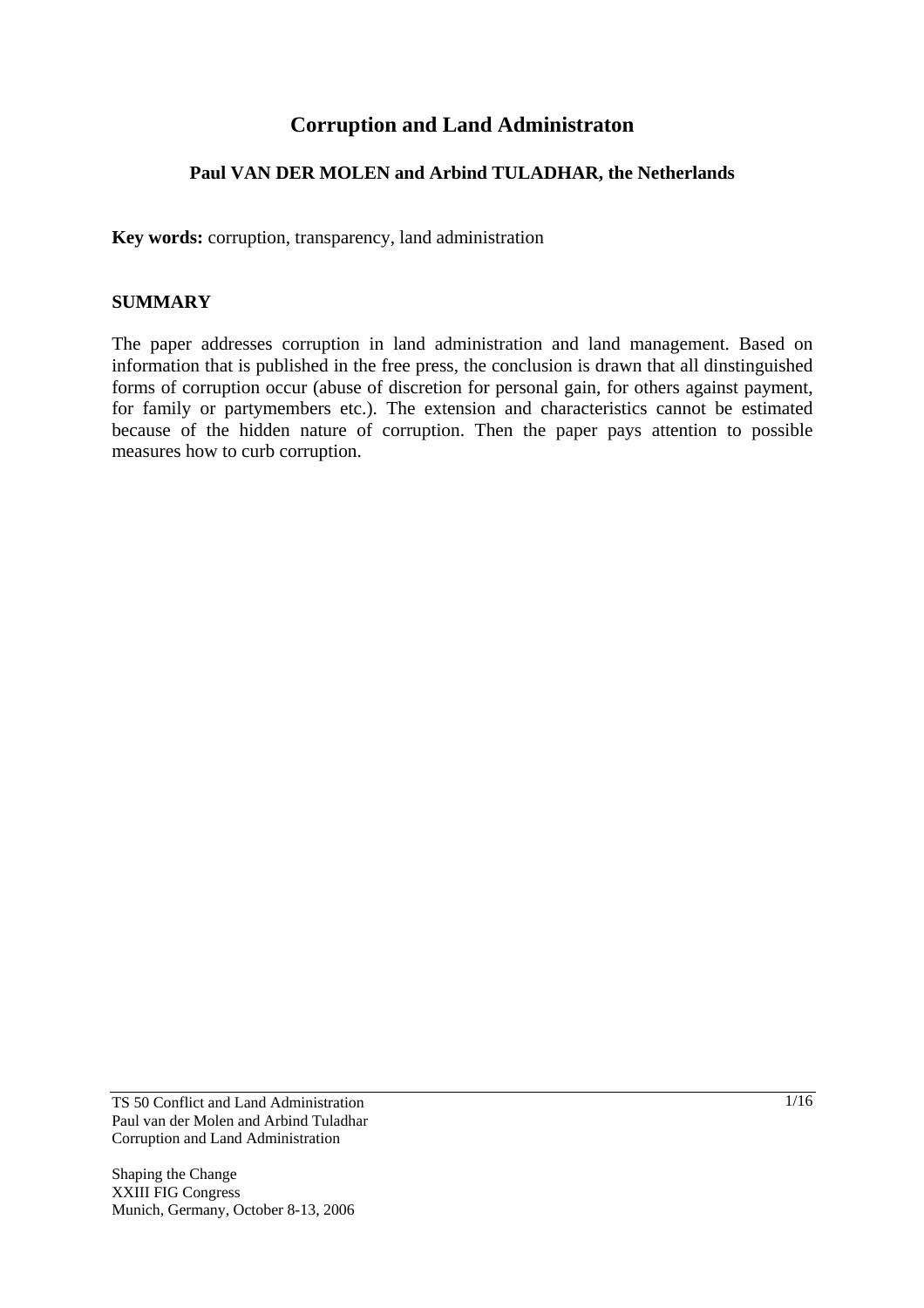# **Corruption and Land Administraton**

### **Paul VAN DER MOLEN and Arbind TULADHAR, the Netherlands**

### **1. INTRODUCTION**

This paper addresses corruption in land administration.

Although there is not a universally agreed definition of corruption, UN/Habitat defines corruption as 'the misuse of office for private gain' (UN/Habitat, 2004). Some common forms of corruption are

- − Bribery ('abuse of discretion in favour of a third party in exchange of benefits given by the third party')
- − Fraud ('abuse of discretion for private gain without third parties involvement')
- − Favouritism, Nepotism and Clientelism ('abuse of discretion not for self-interest but for the interest of family, clan, political party, ethnic group etc. (based on UN/Habitat, 2004)

Corruption has the most devastating effects in developing countries because it hinders any advance in economic growth and democracy (UNDP, 1998)

'Land administration is the process of determining, recording, and disseminating information about ownership, value and use of land; when implementing land management policies' (UN/ECE 1996). As land administration is strongly related with land management (the rationale for land administration is to facilitate land management), in this paper both land administration and land management issues are addressed.

Access to land and land related benefits is an important factor to reduce poverty and create economic growth (WB, 2003)

'Abuse of discretion' might easily apply to the land issue, as the administration and management of land belongs to the domain of government authority (although cooperation with private sector and civil parties is common). Formal decisions are necessary to register a property, to grant a mortgage, to impose or lift restrictions and to allocate a certain land use, which implies discretionary powers of the public sector.

'Nepotism, Favouritism and Clientelism' might easily apply to the land issue, as access to land in many situations is dependent kinship, especially under customary law.

By consequence, in a world where corruption is getting more and more an issue (see e.g. UN. Habitat 2004),( Törhönen, 2006) (OECD 2000),(UNU, 2005), paying attention to corruption in the field of land administration and land management is inevitable.

To avoid the impression that corruption is a matter of developing countries only, we commence with a brief Chapter 2 about our own country, the Netherlands, although the land issue seems not to be a dominant element here. Then we report on desk research to the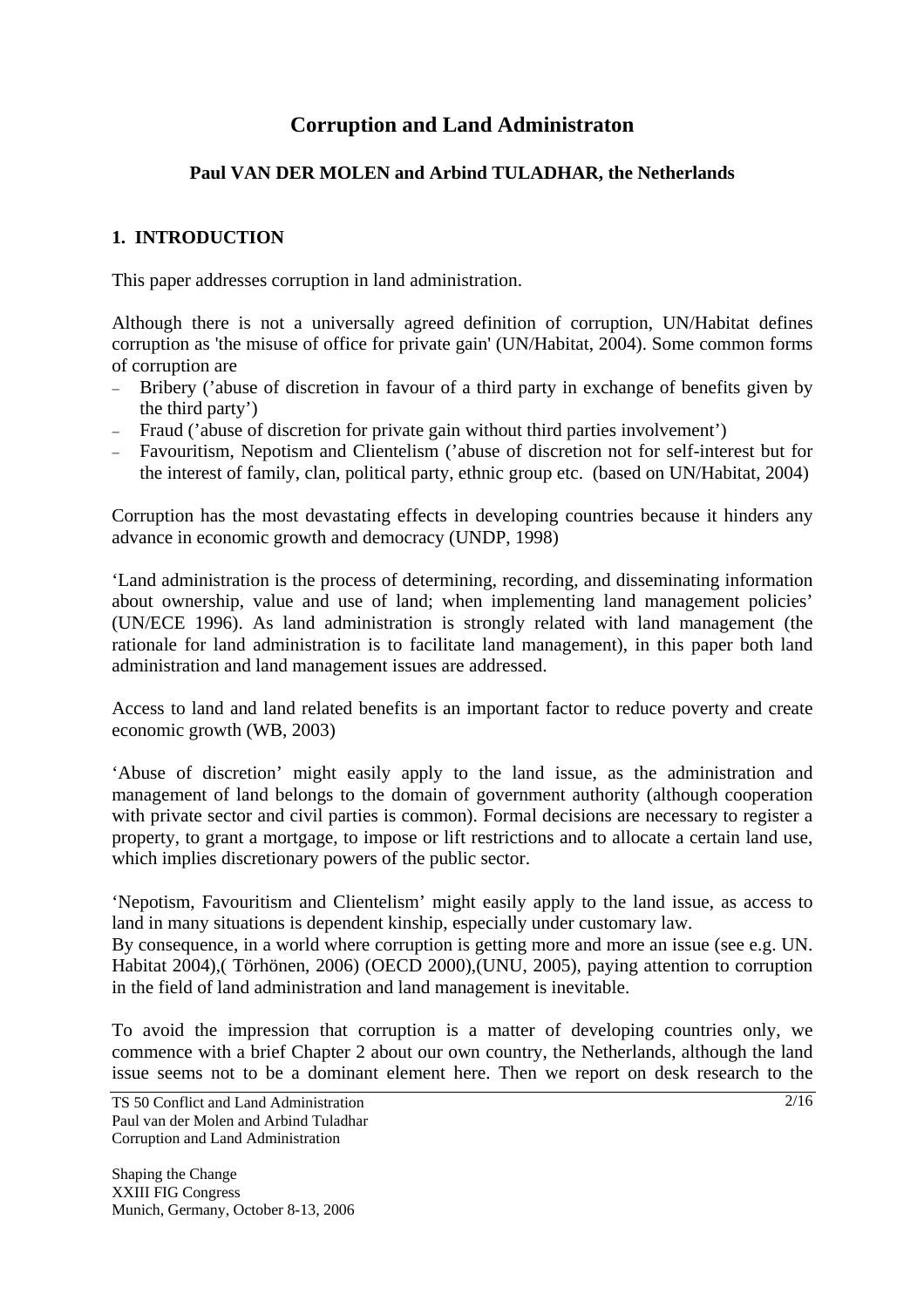occurrence of corruption world wide. No selection was done in advance: we searched the web for free press and free publications. Although it is said that corruption is hidden, we were amazed by how much openness existed about misbehaviour regarding land administration and land management.

In Chapter 4 we try to analyze and categorize the forms of corruption, while Chapter 5 aims at providing some ideas about how to curb corruption. Chapter 6 gives some conclusions and recommendations

### **2. CORRUPTION IN A CORRUPTION FREE COUNTRY**

Almost no country is free from corruption (UNDP, 1998).

More than two-thirds of the 159 nations surveyed in Transparency International's 2005 Corruption Perceptions Index (CPI) scored less than 5 out of a clean score of 10, indicating serious levels of corruption in a majority of the countries surveyed.

'Despite progress on many fronts, including the imminent entry into force of the United Nations Convention against Corruption, seventy countries - nearly half of those included in the Index - scored less than 3 on the CPI, indicating a severe corruption problem, says the Index (TI, 2005d)

Regarding the Netherlands -by many people considered as a corruption-free country (CSR, 2001)- the rate in the CPI is as follows:

| CPI 2001 | the Netherlands: rate 8 |  |
|----------|-------------------------|--|
|          |                         |  |

- CPI 2002 the Netherlands: rate 7
- CPI 2003 the Netherlands: rate 7
- CPI 2004 the Netherlands: rate 10
- CPI 2005 the Netherlands: rate 11

With an national integrity system that almost meets all guidelines of Transparency International (CSR 2001), an investigation of the Free University of Amsterdam for the Ministry of Justice (Huberts & Nelen, 2005), reveals as follows:

- − in the public sector there are a limited number of criminal cases each year, namely 50 cases resulting in 27 convictions, 78 persons imprisoned
- within the whole public sector 130 internal investigations are conducted each year (61 municipalities and 43 national ministries, rest other bodies)
- − the bulk of investigations regards purchases and subsidies, only a few cases of land transactions and housing are reported..
- a survey among 341 representatives of public organisations shows that they perceive 3,2% of all civil servants to be corrupt, and 5,2% of politicians.
- − 0,5 % of Dutch respondents perceive being confronted by corruption by civil servants.

These two last conclusions were challenged by an investigation by an opinion poll bureau, that found that 800 citizen-respondents perceive that civil servants and politicians are respectively 3 and 5 times higher than that of the University reports (Elsevier, 2006)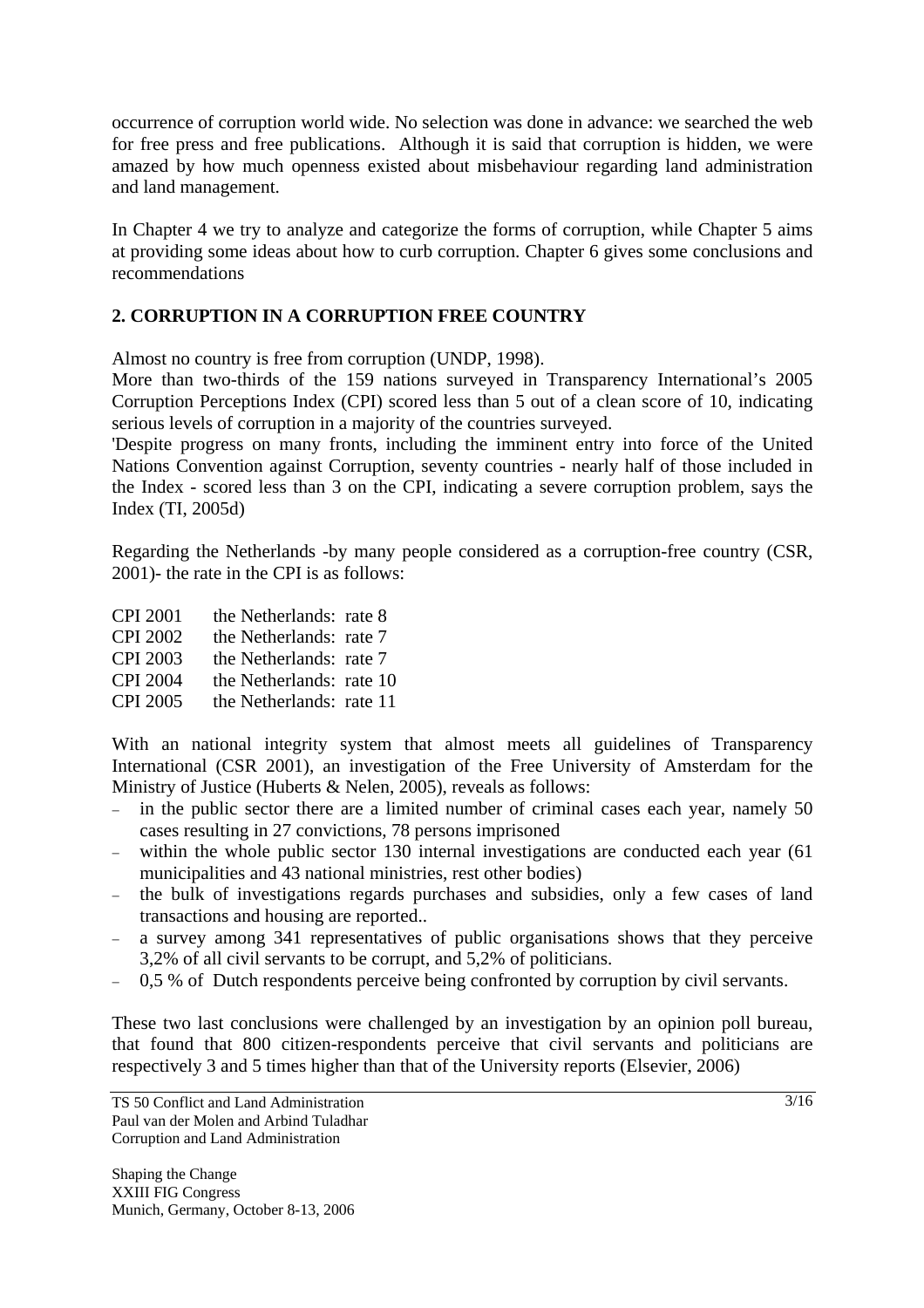The 2005 Annual Social Report of the Dutch Central Government reports that the number of civil servants in ministries which are guilty or suspected of corruption is doubled from 59 in 2004 to 136 in 2005 (NRC, 2006)

The investigations mentioned above don't indicate an important role of the land sector in corruption. However, making regarding corruption in the form of fraud (use of knowledge for private gain, without necessary involvement of third parties) (Huberts & Neelen 2005), there is general concern about fraud in the real estate market. It is said that this market has to contend with a worsening image, caused by long drawn-out affairs in the realm of the national building- and construction fraud, and a series of liquidations in the criminal circuit regarding real estate transactions. These factors harm the overall picture of the estate market in such a way, that there are suggestions to create a 'supervising authority for the real estate market' with the power to spot suspected transactions, and bring these to the knowledge of the public prosecutor (Eichholz, 2006).

## **3. LAND AND CORRUPTION: RESULTS OF A BRIEF DESK RESEARCH**

Desk research (including internet-search during March and April 2006) reveals that land management and land administration are not free from corruption. Of course our observations cannot include an estimation about the extent and nature of corruption regarding land, as the nature of corruption is that it takes place in a hidden way. We report about the cases which are documented and reported in free press and publications.

A household study in Bangladesh (TI, 2005a) under 3000 households shows that 97% households that bought land had to pay bribes for land registration, 85% of the households who mutated their land ownership had to pay bribes for land mutation, 85% households who collected land related documents had to pay bribes, 83% households had to pay bribes for land survey, and 40% households who received land had to pay bribes.

The India Corruption Study (TI, 2005b) states that 79% of those interacting with the Land Administration Department in the country had agreed that there is corruption in the department. Only 5% of respondents felt that there is no corruption in the department. Of those who paid bribes, more than 36% had paid money to department officials, whereas 33% had paid money to middlemen like document writers, property dealers etc. to get their work done. Work for which bribes were paid, concerned 39% property registration, 25% mutation, 12% land survey and 4% obtaining property documents.

A household survey in Nepal (TU 2003) concludes that the respondents perceived land administration as the most corrupt sector, followed by the custom department, police and judiciary. 6,6% of those who were taking service from the land administration sector during 2002 pointed out that they had faced corruption. Tehsilders (revenue officers) were found to be the main actors of corruption in land administration, followed by land surveyors.

TS 50 Conflict and Land Administration Paul van der Molen and Arbind Tuladhar Corruption and Land Administration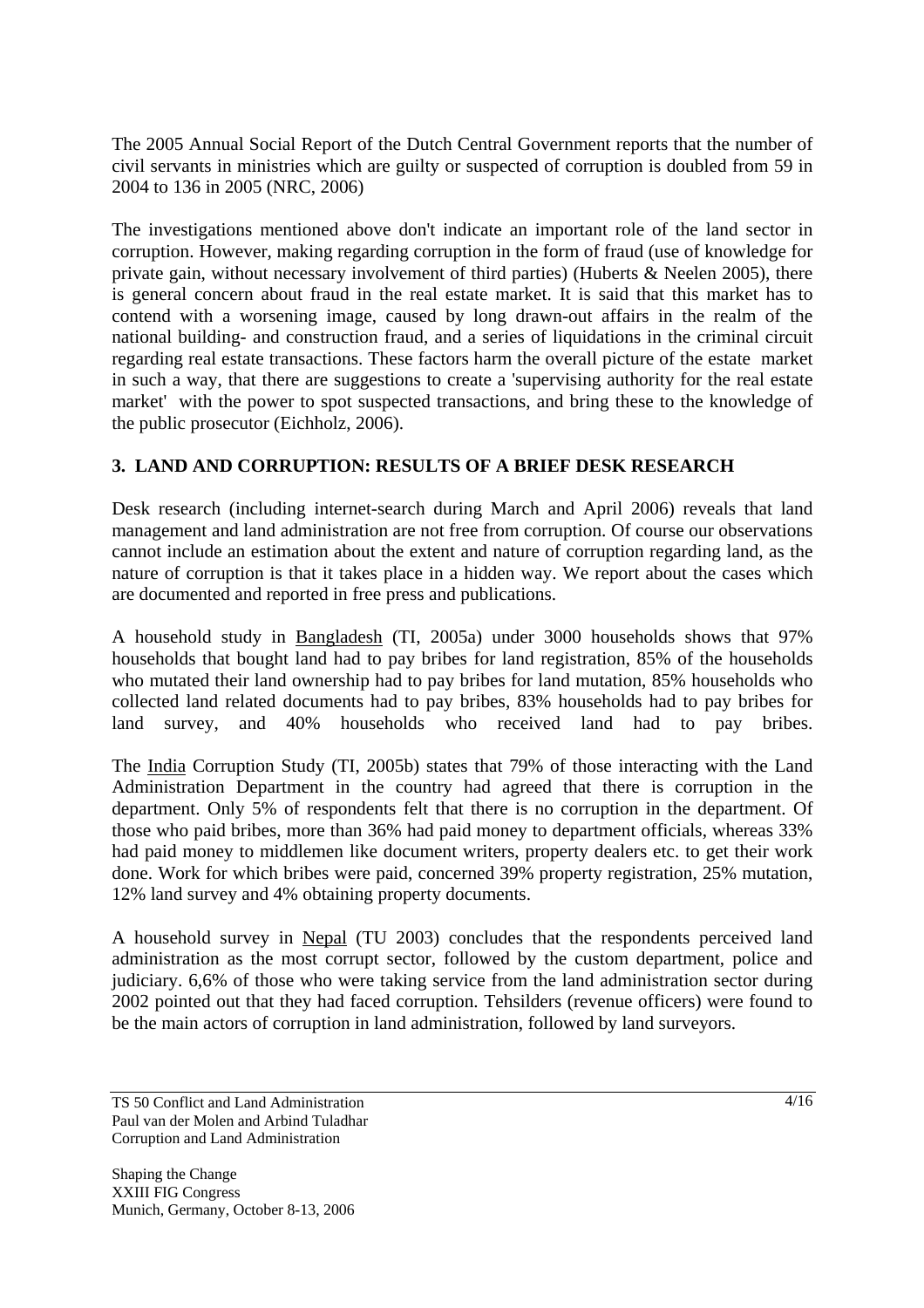In Pakistan (TI 2002b), 133 out of 1724 respondents recalled contacting the land administration department and faced corruption. Main reasons to contact the department were transfer of property (25%0, buying land (24% and selling land (17%). Surveyors and tehsilders (revenue officers) appeared o be the most involved.

A land revenue officer in Pakistan was accused to have misused his official position and accumulating personal assets instead of facilitating land transactions amongst members of the civil society. He got 5 years prison. (Shahna, 2002)

A magistrate in Pakistan reported to be concerned that valuable state property under the control of city council, was being used to the advantage of the property grabbing mafia, while the city council getting a cut of its ill-gotten gains (Daily Times, 2002)

Investigations demonstrate that the land administration sector is in the top three sectors prone to corruption in Bangladesh (rank 3), India (rank 3), Pakistan (rank 1), and Sri Lanka (rank 3).(TI, 2002c)

In Lithuania (UNDP, 2004) 34% of the residents believe land use planning divisions are amongst the very corrupt institutions.

The Kenya Bribery Index 2001 and 2002 ranked the Ministry of Lands and Settlement 4<sup>th</sup> and  $13^{th}$ . (TI, 2001a, 2002a)

The Kenya Bribery Index 2005 (TI 2005c), shows that 65,7% of the people visiting the Ministry of Lands might be asked for a bribe, 36,3% of declinations resulted in service denial.

The Minster of Lands and Settlements of Kenya says that since independence land has been used as a pay-back system for political supporters, though limited to certain groups of people. Also he observes that the state has large chunks of land for development and research that were irregularly subdivided and sold. The coordinator of the Kenya Land Alliance reports that all land registries, land boards, the land rent collecting offices and the central registry in Nairobi are very prone to corruption. Equally prone to corruption are the offices of the provincial administration because they are in charge of the executive administration of land within their administrative areas. Others include the survey offices, and the land tribunal offices right from the chief, district officer to heads of municipalities. All services offered in these offices are highly prone to corruption, he said Also the management of trust lands, land which is under the county council for the purpose of nomadic lifestyle and where some leaders have grabbed lands on the river banks, is prone to corruption, he said. (Adili, 2003) Schools and other bodies that had their land grabbed, now have the Governments permission to seize it back, even if they have to use force to do so, and not waiting for the Land Tribunal (Daily Nation, 2005a) although this order to seizure land without seeking court orders attracted angry reactions such as from the Law Society of Kenya and the Catholic Church: 'the government should not act as a gangster and not respect the rule of law…' (Daily Nation, 2005b).

Mwathane writes about a syndicate that prepares parallel titles for registered and unregistered parcels: 'approval letters could be designed, survey records simulated, deed plan prepared,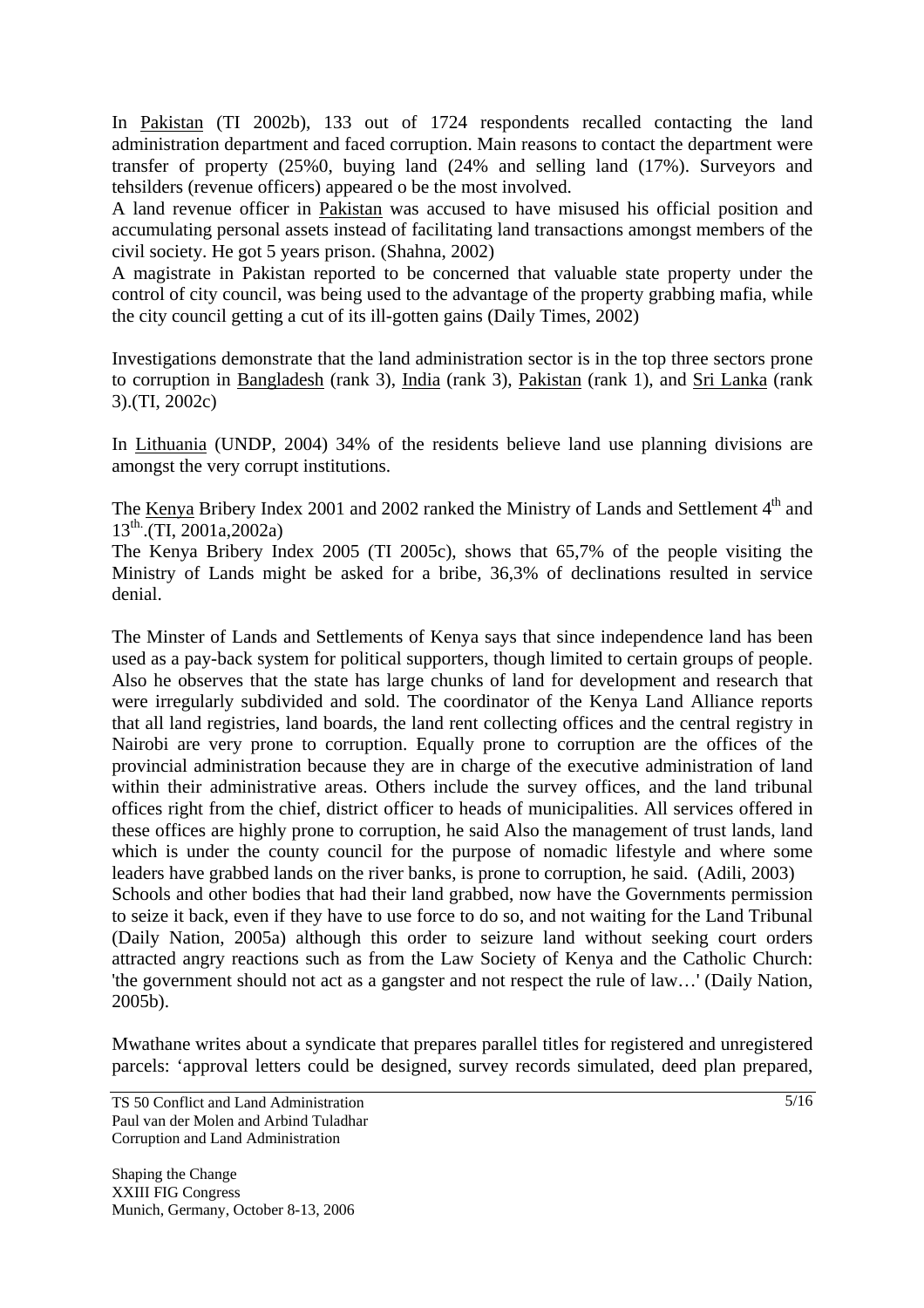and title issued outside the Government system. He presumed a heavy hand of insiders collaboration at work (Daily Nation, 2006)

Business men and politicians related to the Goldenberg corruption case were active in fraud cases with irregular transactions with real estate and hotels in Nairobi (NRC, 2006a) September 2005 president Kibaki from Kenya decided illegally to downgrade Amboseli National Park from a park to a reserve and give it back to the Masaai, in an attempt to buy votes for the new constitution (NG 2006).

Fr Gabriel Donan and three human rights activists were released from Kenyan police custody. The four were protesting against land grabbing. The Government has subsequently agreed to investigate how the land in question was allocated to senior government officials. (Catholic, 2003)

A prominent cabinet minister has accused certain government officials of facilitating the illicit titling of 4,000 acres of land in the Masaai Mara Game Reserve in southwest Kenya. The minister told the press that Ministry of Lands officials were stealing the land that belonged to the Masaai. (Weekly, 2002)

The Ndungu Report (December 2004) gives full and detailed overview about land and graft in Kenya. It talks about 'unbridled plunder' of urban, state and ministerial lands, of settlement schemes and trust lands, and of forestlands, national parks, game reserves, wetlands, riparian reserves and protected areas, facilitated by the extensive complexity of professionals (lawyers, surveyors, valuers, land registrars, etc.) (Southall, 2005)

Even the former American embassy was constructed on lands illegally allocated under the track of the Southern By-pass of Nairobi (Mwathane, 2004)

The Institute of Surveyors of Kenya recommends re-engineering of land administration processes with the aim of reducing the discretionary authority of officials. Computerized and well administered land information systems would help to ensuring transparency and accountability and cases of missing files, double allocations and delayed transactions would be eliminated. Professionals should be increasingly be reminded their ethical responsibility (Makthimo, 2004)

Bribes to speed up cadastral procedures in the Prague's land registry urged to a radical change in the management of the office since October 2003 (Czech 2003).

The Malaysian minister of Lands Kasitah Gaddam was arrested for misusing his position of chairman of the state lands body to approve the sales of shares it held in plantations, holding 25% of the sales for himself (worth 10 million \$). (Tapei, 2004)

In January 2003 in Uzbekistan the father of a large family committed suicide, because for years he had been in conflict with the local authorities; they had taken the land he cultivated for years because the relatives of a prosecutor were interested in it. (ISHR, 2003)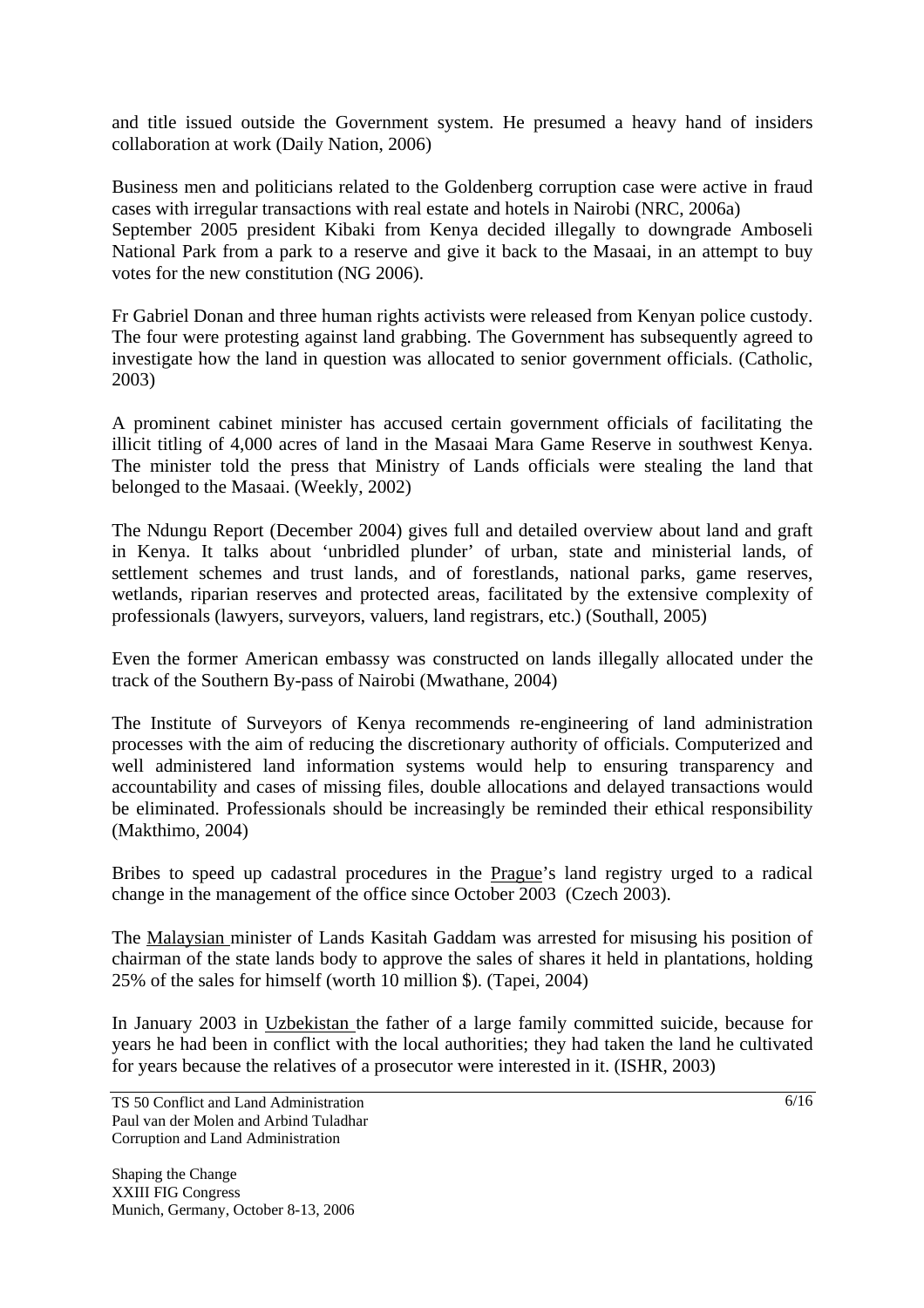A recent survey on corruption in Vietnam showed that land management tops the list of ten fields accused of corruption. There are a multitude of land corruption crimes committed, but the three most popular are (1) taking advantage of state projects to appropriate land, share land, especially in forestation, residential areas and resettlement programmes, (2) making corrupt use of power to confer land for example leasing land plots of large areas, favourable positions, low prices, quickly completing related formalities and seeking profit through land conferring, especially for investment purposes, and (3) authoritarian behaviour, asking for presents and money while performing formalities related to land, such as land allocation, land lease, land rights transfer, land use certificate granting, land compensation and site clearance (Vietnam, 2005)

A reporter for the newspaper Matichon in Pichit in central Thailand was found dead, shot in his car on 10 January (1998), after reportedly agreeing to meet an unknown source. The reporter was known to have been investigating land development corruption, and had reportedly rejected a bribe to halt his reporting (WAN 1998)

Corruption was reported in a Local Aboriginal Land Council in Australia registering false transfers of land in the Land Titles Office (ICAC, 2002)

An official in the Land Registry in Dublin (Ireland) has been suspended and is facing 47 corruption charges for allegedly illegally receiving money over a 2,5 year's period for documents he sold to a Dublin-based law agent (Irish Post, 2006).

In the '80 an employee involved in land registration in the Netherlands (office Amsterdam) was fired and convicted because of discharging mortgages in the land book against payment by land owners/debtors (not documented, personal knowledge)

The Directorate on Corruption and Economic Crime in Botswana is investigating 73 cases of land corruption. The head of the Directorate reported that the Directorate received 238 allegations relating to lands that were allocated illegally, in the last ten years. (MMEGI, 2004)

A special rapporteur of UN on housing rights visiting Cambodia reports main concerns about significant land grabbing which appears to be exacerbating land disputes and skewed land ownership patterns to the disadvantage of both the rural and urban poor; the land management system in place has been unable to address this situation as a combined result of (1) the absence of land records, (2) an underdeveloped and non-transparent land registration system, (3) the absence of cadastral index maps, (4) inadequate land laws and procedures, and (5) unclear delineation of state land and (6) the weakness of the justice system. Furthermore the rapporteur observed a considerable number of forced evictions cases often with violence, a growing number of evictions ordered by courts without sufficient investigation concerning the legality and legitimacy of the relevant land titles, and a great number of land 'swaps' taking place all over the country, which transactions may be illegal and have been carried out with lack of transparency and public participation (UN, 2005)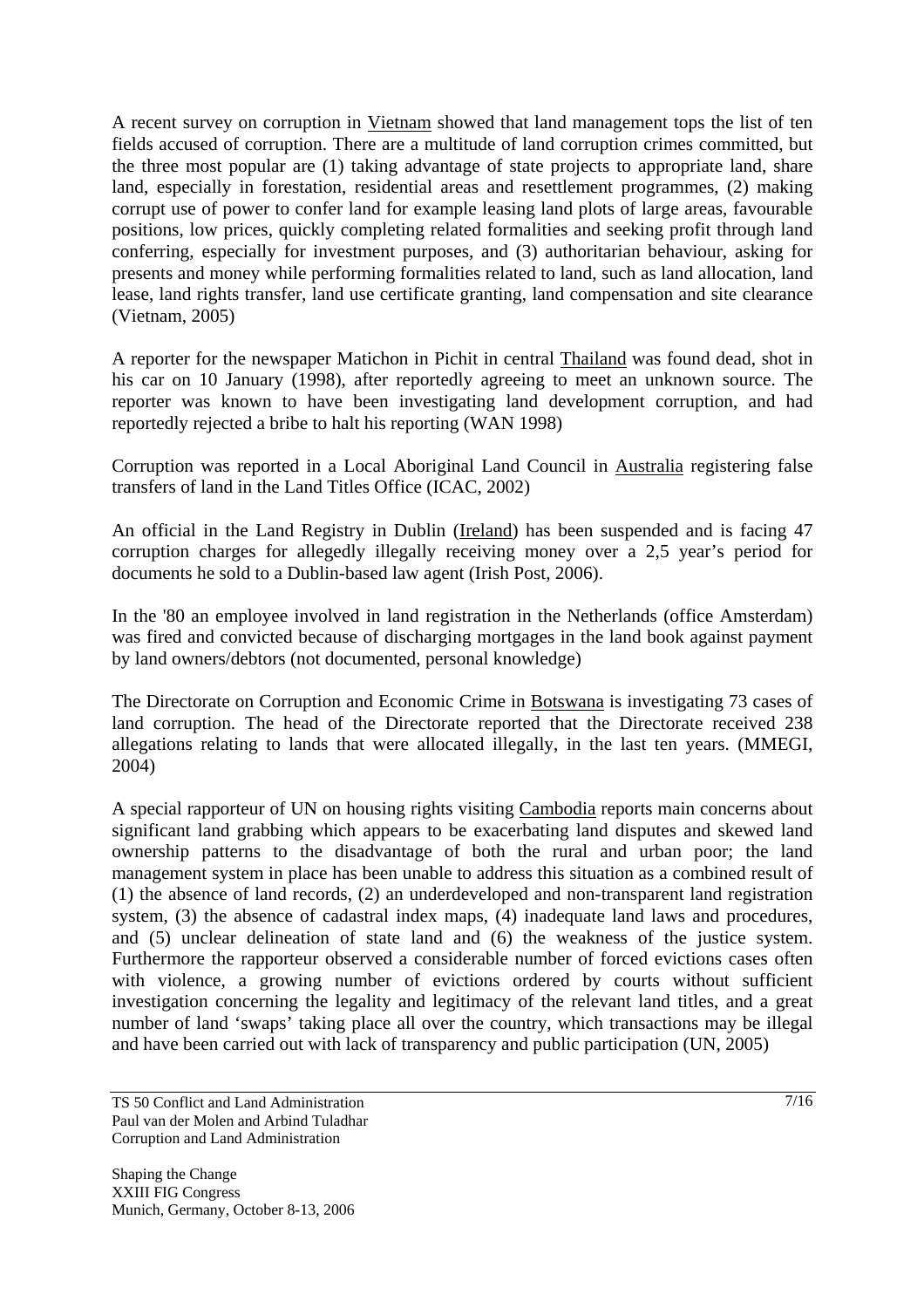Insecurity of tenure contributed to land grabbing, often by soldiers or companies with connections to local officials. Legal Aid of Cambodia represented more than 8 thousand families, or about 43 thousand people, in land cases most of which involved military and local officials. In a significant case that was first brought to court in March 2001, indigenous villagers in Ratanakiri province launched a legal appeal against a military general who fraudulently obtained title to their ancestral lands, putting some 9 hundred villagers at the risk of landlessness (UNCHR, 2003)

President Kikwete (Tanzania) said that he would sack officers if discovered that they allocated land to more than one person. Speaking when he visited the Ministry of Lands and Natural Resources, the names of the officers who double allocated the land would be forwarded to the Prevention of Corruption Bureau for legal action (Guardian, 2006a).

In Georgia, 0.5% of all corruption regards the registration of property ownership (WDI, 1999).

In Russia it is estimated that annually 36 billion \$ is paid for bribes, of which 11 billion to government officials to acquire permits (NRC, 2002)

One of the slogans in the first anti-corruption campaign in Mozambique was 'don't pay high administration costs asked for by land officers for the registration of land property' (IS 2004)

In Ghana, struggle for land and the role of the chiefs is related. Although according to customary law the chief should administer the land in the interest of the community, in approximately 65% of case studies the chief himself is the main beneficiary of land sales, giving rise to much local resistance. (Ubbink, 2004)

China's Ministry of Lands and Resources announced new measures to crack down on corruption and inefficiency in the land sector. The new rules forbid officials to receive personal benefits form parties under their administration. It is estimated that in 2003 the country faced 168,000 violations of its Land Law (China Daily, 2004)

Complaints about corruption in the land and mining sector have increased in recent years, which mainly focused on the illegal approval of using farmland for construction and the rights of mining mineral resources at very low price or even free of charge (People's Daily, 2005).

A former minister of land and resources was expelled from the Communist Party of China Central Committee and deprived of Party membership on corruption charges. The minister took bribes of about 600,000 \$ for misusing his powers (China Daily, 2006).

The Chinese prime minister Wen Jiabao has warned that the rampant seizure of farmlands for development is threatening social stability amid a rising wave of violent protests in the countryside. There are more than 230 demonstrations every day. With urbanization growing fast, about 6,7 million hectares of land were converted into roads, factories, and residential areas, creating problems of food self-sufficiency and left millions of farmers homeless.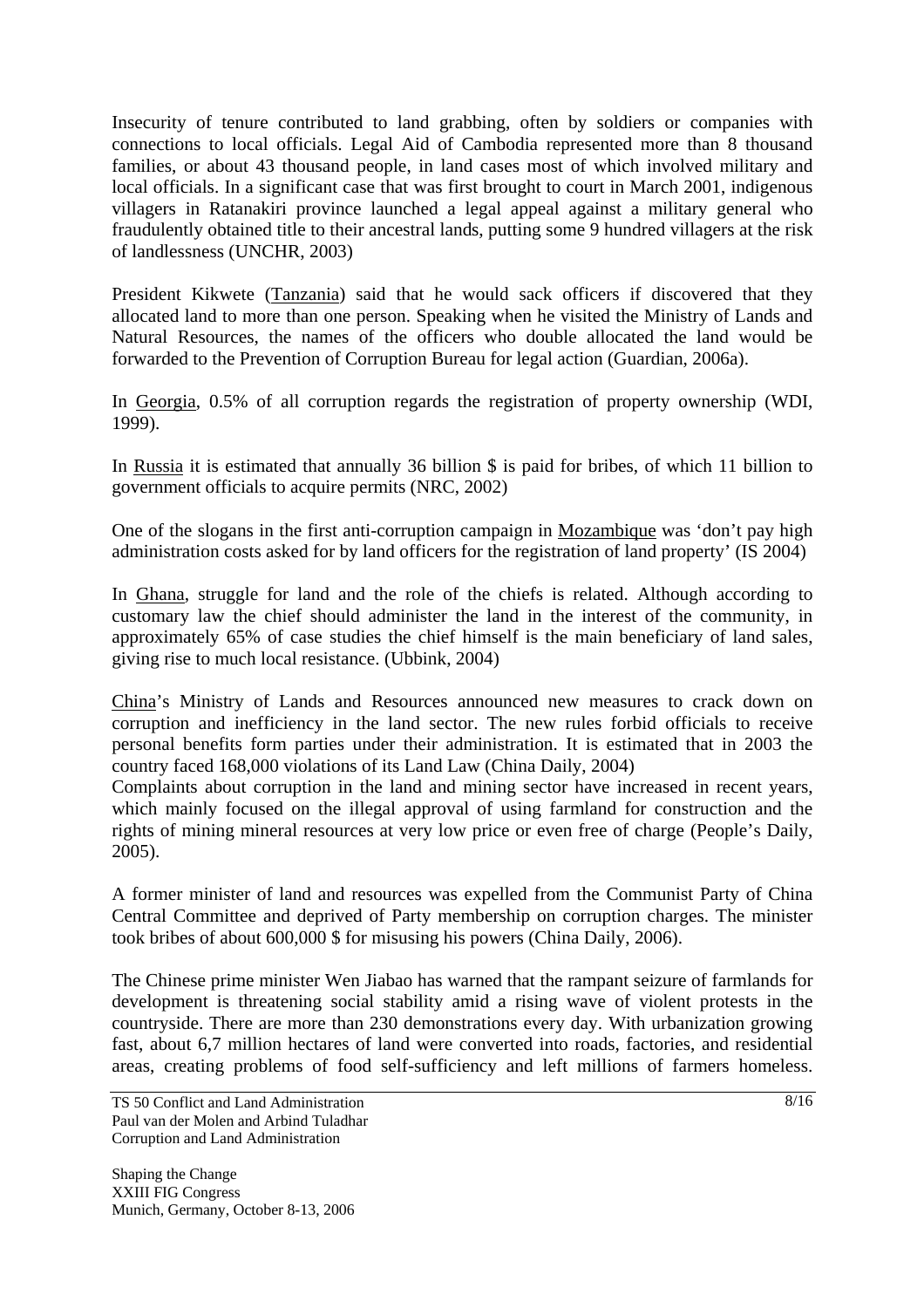Because the state or village collectives own the land, farmers have only fixed term usage rights and minimal legal protection. When land is seized it is often done without compensation. As there is no independent court system, it is usually impossible to seek legal redress so farmers have little choice but to protest. Disputes over land have emerged alongside –often related- issues of pollution and corruption. The minister said there were 87,000 protests last year (Guardian, 2006b)

Transforming China's countryside into a model of rural development will require more than rhetoric and billions of dollars. Implacable, deep-seated, corruption lies at the heart of peasants; complaints about local officials who enrich themselves by taking their land and poisoning their environment. More than 40 million farmers have been displaced from their land and the number is increasing by more than 2 million a year. Land-less farmers are now among the poorest people in the country. (Asian Times, 2006)

## **4. ANALYSIS OF CORRUPTION IN LAND ADMINISTRATION**

The wide variety of forms of corruption appears to exist in the land sector as in any other sector, for example:

- − Bribery (abuse of discretion because of payments by third parties). It appears that registration of property rights, registration of change of title, acquiring land information, cadastral land survey and land use planning are subject of corruption (in Chapter 3 reported from Bangla Desh, India, Nepal, Pakistan, Lithuania, Kenya, Czech Republic, Vietnam, Ireland, the Netherlands, Georgia, Russia, Mozambique and China)
- Fraud (abuse of discretion for personal gain without third part involvement). It appears that sales of land and dealing in shares of plantations etc. are not free from corruption (in Chapter 3 reported from Malaysia, Vietnam, Thailand, Australia, Cambodia, Tanzania, Ghana and China)
- − Nepotism, Favouritism, Clientelism (abuse of discretion for benefit of family, friends etc.) . It appears that issuing such property rights to land that belong to others (also the State) is subject of corruption (in Chapter 3 reported from Kenya, Uzbekistan, Vietnam, Botswana, Cambodia and China)

We are aware that our way of desk research may suggest that the mentioned countries are the only ones dealing with corruption. Of course this is not the case. It is just a matter which reports and cases are published in the free press. Our Chapter 2 aims at making clear that no country is exempted from corruption.

Anyhow, is it obvious that the sector of land administration and land management is subject to corruption in all its forms; the exact reach and precise nature are difficult to estimate.

## **5. HOW TO CURB LAND CORRUPTION IN LAND ADMINISTRATION**

Transparency is widely recognised as a core principle of good governance: transparency means 'sharing information and acting in an open manner', 'it allows stakeholders to gather information that may be critical to uncovering abuses…' (UN/Habitat 2004). The toolkit developed by UN/Habitat and TI ranges from assessment and monitoring tools, improved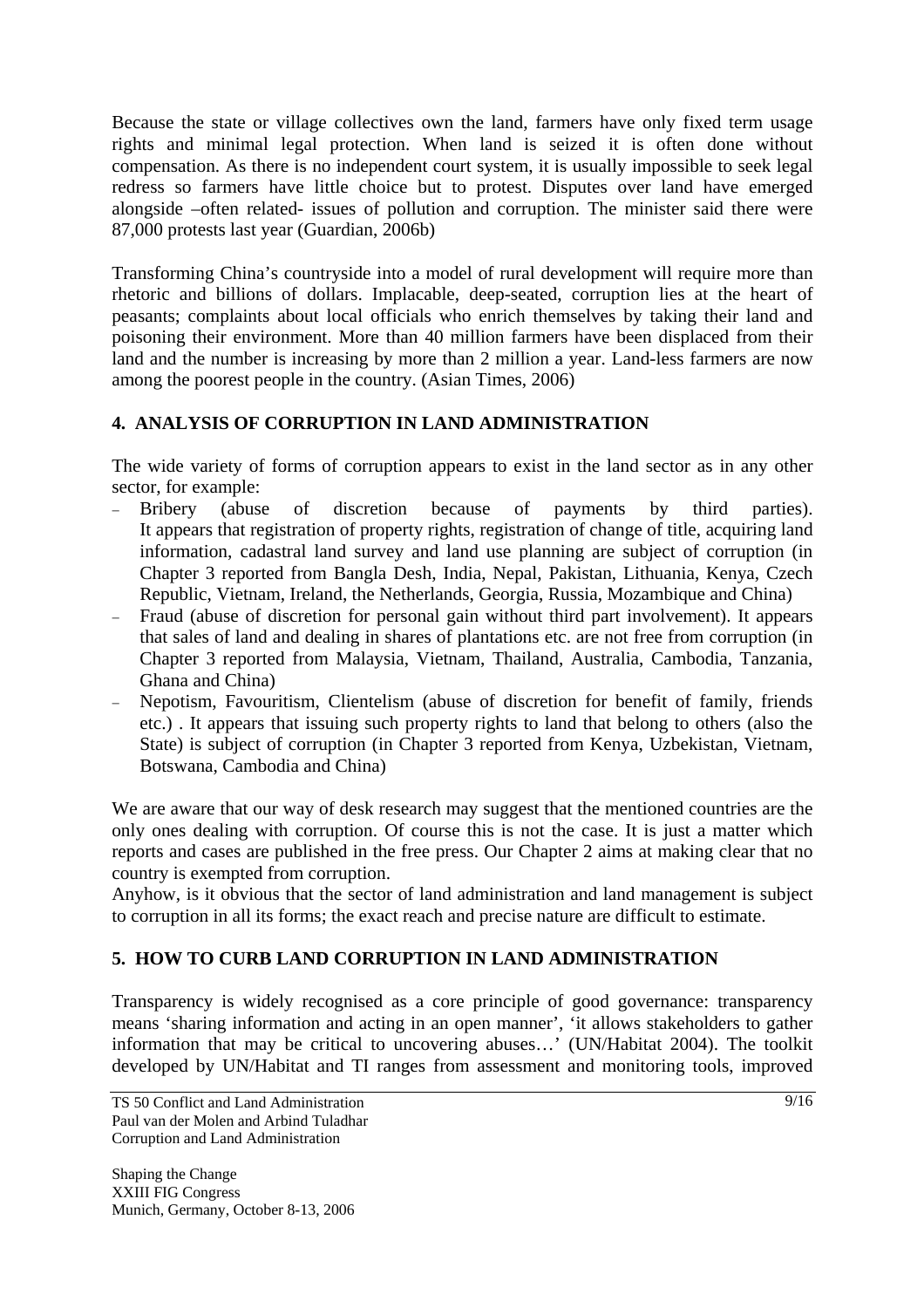access to information and public participation, promotion of ethics, professionalism and integrity, towards increased transparency through institutional reforms. The World Ethics Forum urges for increase of emphasis on ethical leadership and public integrity (UNU, 2006). OECD asks attention for public service as a public trust, for which public service ethics are a prerequisite (OEDC, 2000).

A brief summary of recommendations included in many reports and news-items form a sort of long list of options for measures to curb land corruption.

What the Chinese rural population need, is a legal framework that protect their interests. Since there is no law in China that prevents farmland from being taken for e.g. industrial purposes, and also no legal guarantee of fair compensation for farmers, it is far too easy for local officials to grab land and at the same time strike lucrative deals for themselves with developers; the fact that land remains collectively owned in China also works against farmers. Critics say that the real test of the government's commitment to helping the rural poor lies in Beijing's willingness to go a step further and allow privatization of farmland. At present farmers can only lease land for 25-30 years (Asian Times, 2006)

Also the system of public bidding for the rights of land use and mining should be further improved to make the market more transparent (People's Daily, 2005)

New measures of the Chinese Ministry of Lands and Resources comprise that land officials must publish specific standards and procedures on the use and rights of pieces of land and mineral resources, under enhanced supervision. The measures also ban officials from designating intermediary agencies –some of which included where even family members- for land and mineral development projects. The right to designate is revoked. (China Daily, 2004).

Names of officers in Tanzania who double allocate land parcels will be forwarded to the Prevention of Corruption Bureau (Guardian, 2006a).

The UN expert on housing rights, visiting Cambodia, recommends (inter alia) (1) the preparation of a land use plan that clearly identifies the different types of state land and the respective authorities in charge of its management, (2) strengthen public participation, (3) strengthen the monitoring of illegal land sales, (4) announcement of a moratorium on land 'swaps' and land concessions, (5) declare a moratorium on land sales affecting indigenous people, (6) ensure accountability by disclosing a list of all illegal land 'swaps' that have or are being negotiated by local authorities, (7) effectively enforce the 2001 Land Law (UN, 2005)

In Vietnam the first thing to do is abolish or amend land related legal documents to cover the gaps that corruptors can use to seek benefit. Supervision should be strengthened, especially inspection and sternly punish violators, policies and laws on land are not competent and have many loopholes, the enforcement of the law is not very strict, the state sets prices much lower than the market price, too loose management of land. ( Vietnam Net Bridge, 2005)

TS 50 Conflict and Land Administration Paul van der Molen and Arbind Tuladhar Corruption and Land Administration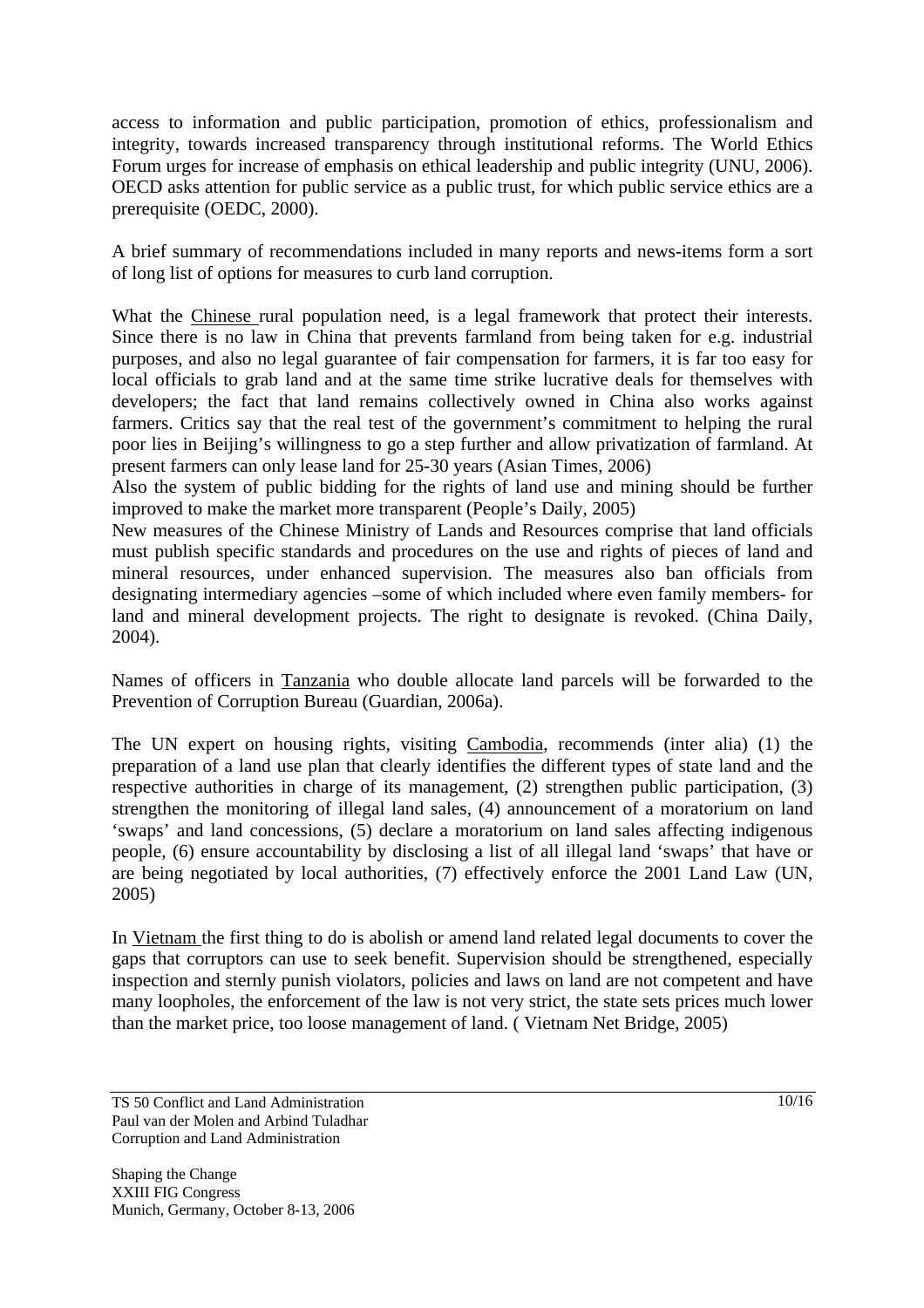To avoid illegal payments to land officers to provide titles more quickly than the 'months and years' it takes in the Prague land registry (Czech republic), it is suggested to create an 'express handling fee' the chairman of the Czech Office for Land Survey and Registry states that it would be difficult to direct these fees back to the organization because they would be treated as treasury income and not as income for the office (Czech, 2003).

The household survey in Bangladesh recommends (1) better political will, (2) setting up an anti-corruption commission, (3) setting up a special judicial branch, (4) free flow of information, (5) appointment of a sector -wise ombudsman, (6) policy and institutional reforms, (7) social movement against corruption, (8) freely functioning media, (9) inclusion of corruption issue in the curriculum in schools. (TI, 2005a).

The Ndungu Report in <u>Kenya</u> recommends (1) inventory of public lands, (2) computerization of land records, (3) comprehensive land policy, (4) the creation of a Land Title Tribunal in charge with reviewing each and every case of suspected illegal of irregular allocation of land, and (5) embarking upon a process of revocation and rectification of such titles (Southall, 2005).

Furthermore the Minister of Lands placed a sign 'corruption free zone' at the entrance of the ministry, and at all lifts and corridors to enhance awareness amongst officials, there will be better access to services and the cash office will be open over lunch time.

Also he opened a complaints center. Moreover he urges for harmonization of land related laws, embedded in a new national land policy. Computerization will be introduced to enhance efficiency, for instance in tracking the transaction process. The other thing is access to information and who is in charge of the information. This will reduce bureaucracy and rent seeking opportunities, which cause corruption (Adili, 2003).

In Mozambique the role of northern donors is considered as promoting corruption, being under pressure to increase aid to meet international targets, proving the viability of neoliberal agendas, or justifying existing levels of aid to conservative governments, and having to showcase development success stories (Hanlon, 2004).

In Zambia, analysis of the land delivery process lead to numerous (27!) recommendations to curb 'white collar malpractices' by redesigning work processes, redefining roles of officials and openness (Mwamza, 2004).

Computerization of land records under the project 'Bhoomi' in Karnataka, India, proves to increase efficiency, shorten delay and curb corruption. (New Indian Press, 2001)

This is in line with the recommendations of the (TI, 2005b) that suggests (1) use of technology, (2) reducing the role of the 'deed writer', (3) re-forming stamp paper, (4) improvement of public dealing, (5) citizen's charter, (6) independent complaint redressal cell (TI, 2005b). The report describes the situation prior and after 'Bhoomi' confirming the above mentioned result of the project.

Based on the India Corruption Survey 2005, the Centre for Media Studies recommends inter alia (1) simplify the procedures, (2) create user committees, (3) outsource certain services, (4) create transparency through access to information, (5) use of technology, (6) public hearings,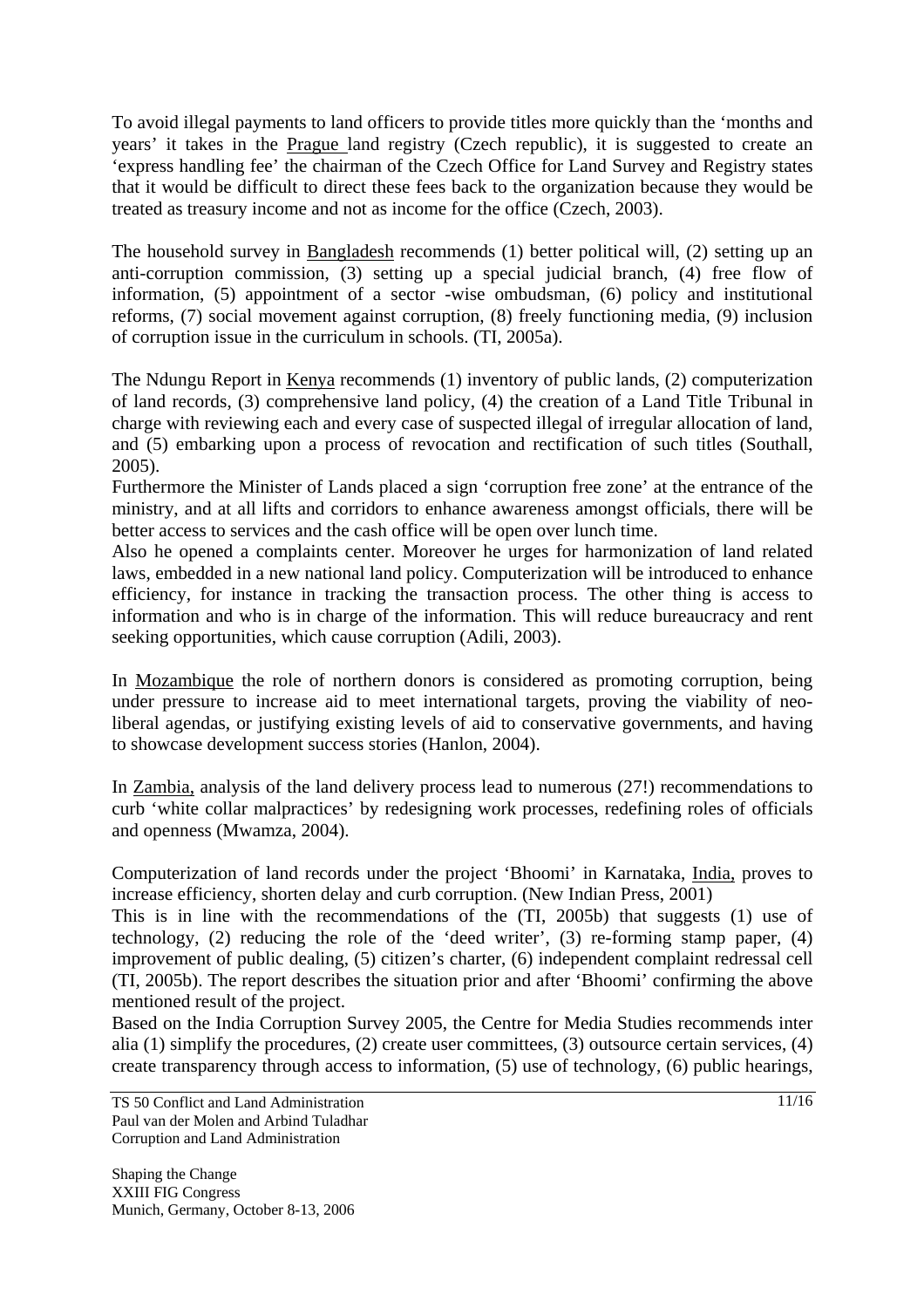(7) separate regulation and service functions, (8) customer satisfaction surveys (Tahiliani, 2005)

The free media, civil society, and the private sector are necessary partners of a government in curbing corruption (IS, 2001), although the anti corruption TV program '60 minutes Georgia' demonstrates that being informed as such does not automatically lead to better governance (IS, 2003)

Utstein recommends anti corruption measures in the land sector comprising (1) integrity pacts, (2) dedicated agencies, (3) holistic approach to tackling corruption, (3a) legal measures, (3b) capacity building, (3c) mobilizing civil society, (3d) mobilizing the private sector (Utstein, 2006)

The Corruption in *South Asia* report 2002 recommends (1) institutionalize user surveys in order to enhance the influence of public feed back to the policy environment, (2) strengthen accountability in order to close the 'accountability vacuum', (3) set norms and standards in order to make officials accountable for the service delivered, and (4) enhance citizen participation in governance in order to mobilize the role of civil society as a force for improvement of services (TI, 2002c)

If we summarize these scattered 'real life' recommendations, the following elements might play a role in curbing corruption in the land sector.

- − Sound legal framework for protection of property rights (reported from China and Kenya)
- − Clear definition of land tenure (reported from China)
- − Enforcement of the law (reported from Vietnam)
- − Open bidding on land (reported from China)
- Standardized procedures for land dealings and supervision (reported from China Vietnam, Zambia, India and South Africa)
- − Investigations by Anti Corruption Bureau (reported from Tanzania)
- − Preparation of land use plans (reported from Cambodia)
- − Monitoring illegal land sales (reported from Cambodia and Kenya)
- − Disclosure of illegal land swaps (reported from Cambodia and Kenya)
- − Fee structure for services which prevents bribery (reported from Czech Republic)
- − Free flow of information (reported from Bangladesh, Kenya and Georgia)
- − Corruption issues in school curriculum (reported from Bangladesh)
- − Inventory of public lands (reported from Kenya)
- − Computerization of land record (reported from Kenya and India)
- − Creation Land Titles Tribunal (reported from Kenya)

Based on these real life proposals, the Land Administration Guidelines (UN 1996), and the Transparency Toolkit (UN/Habitat 2004) we categorize the potential measures against corruption in the land sector as follows.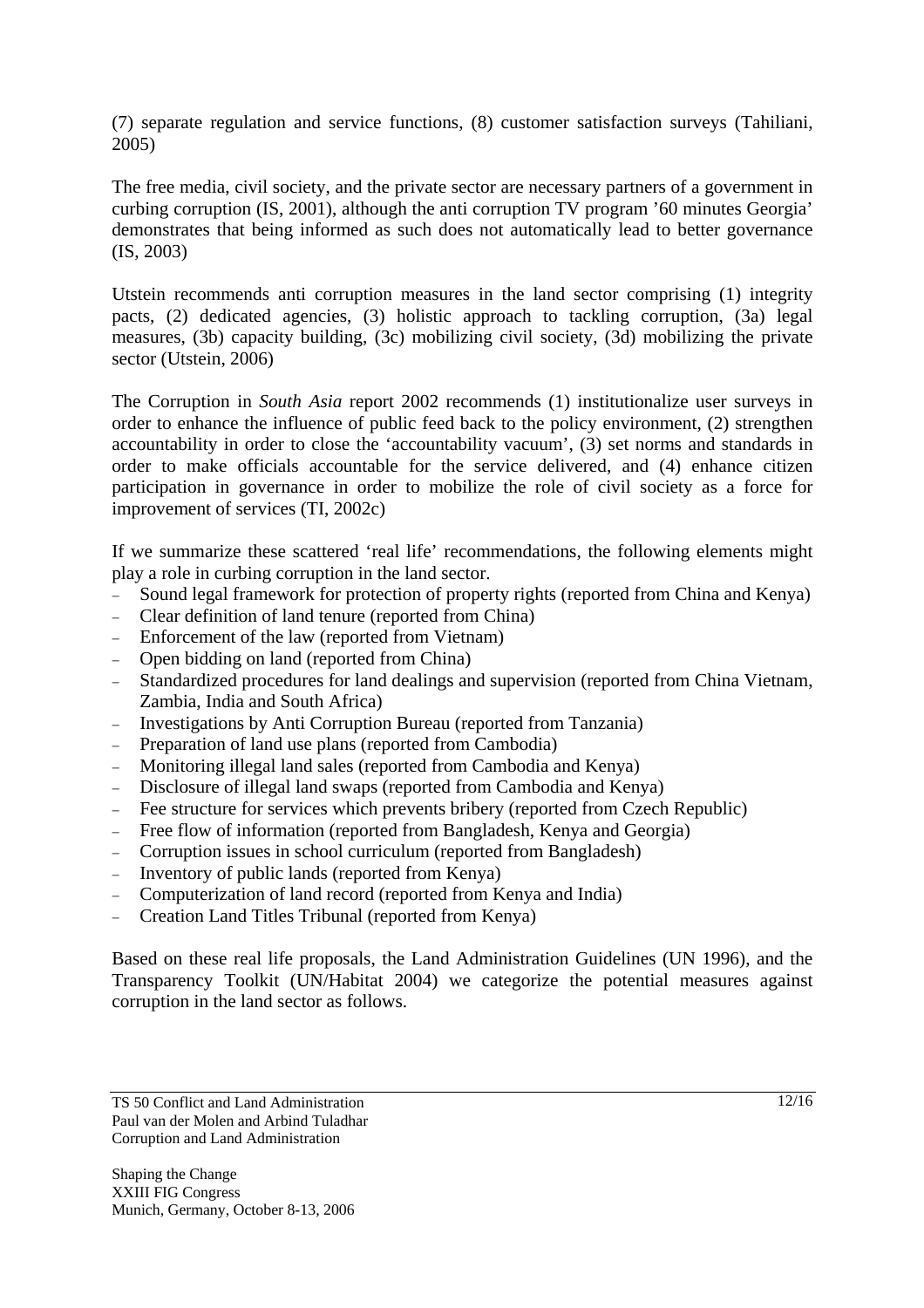- − Creation of inventory of existing land tenure ('cadastre'):
	- − no ownership possible without being recorded, to prevent land grabbing
- − Open access to information about ownership, value and use of land
	- − open for public inspection, to monitor illegal land sales
	- limited personal privacy protection, to prevent to hide illegal interests
- − Standardized procedures for determination, recording and dissemination of information
	- − no change in inventory without source document that justifies the change (title
	- − application, deed, other document), to prevent illegal land transactions
	- limited discretionary competences, to prevent concentration of powers
- Supervision and possibility of appeal
	- − independent audits, to monitor illegal operations
	- − working with witnesses
	- special Land Tribunals to avoid normal courts to be clogged up
- − Computerization
	- − dealing with large amounts of data cannot do without.
	- give people direct access to services
	- − better monitoring of progress processes

The proposals of TI and UN are very suitable to be met by the land sector, as possession of land is visible to anyone, land cannot be hidden, and making an inventory of land tenure (a 'cadastre') already contributes a lot to openness, transparency and availability of information (the fundamental meaning of the 'old' principles of land registers and cadastres of 'publicity' and 'specialty' has always been the provision of transparency in the land market….).

#### **6. CONCLUSIONS AND RECOMMENDATIONS**

Combating corruption in the land sector, most likely cannot be successful as an isolated action. Is should be part of a national integrity system as proposed by Transparency International (TI, 2001), as various general national anti-corruption measures directly might be applicable at the land sector such as:

- − Complaints and ombudsman office
- − Independent audit function
- − Independent anti corruption agencies
- − Disclosure of income and assets
- − Ethics training.

For the land sector some specific measures might apply

- − Land information should be available (create sort of 'cadastre')
- − Guaranteed open access to all information (general interest priority over private interest)
- − Accountable process management (e.g. no change in register or map without a legally valid source document)
- − Land Tribunal (to enhance efficiency judiciary)
- − Computerization otherwise no efficient data-handling.

TS 50 Conflict and Land Administration Paul van der Molen and Arbind Tuladhar Corruption and Land Administration

Shaping the Change XXIII FIG Congress Munich, Germany, October 8-13, 2006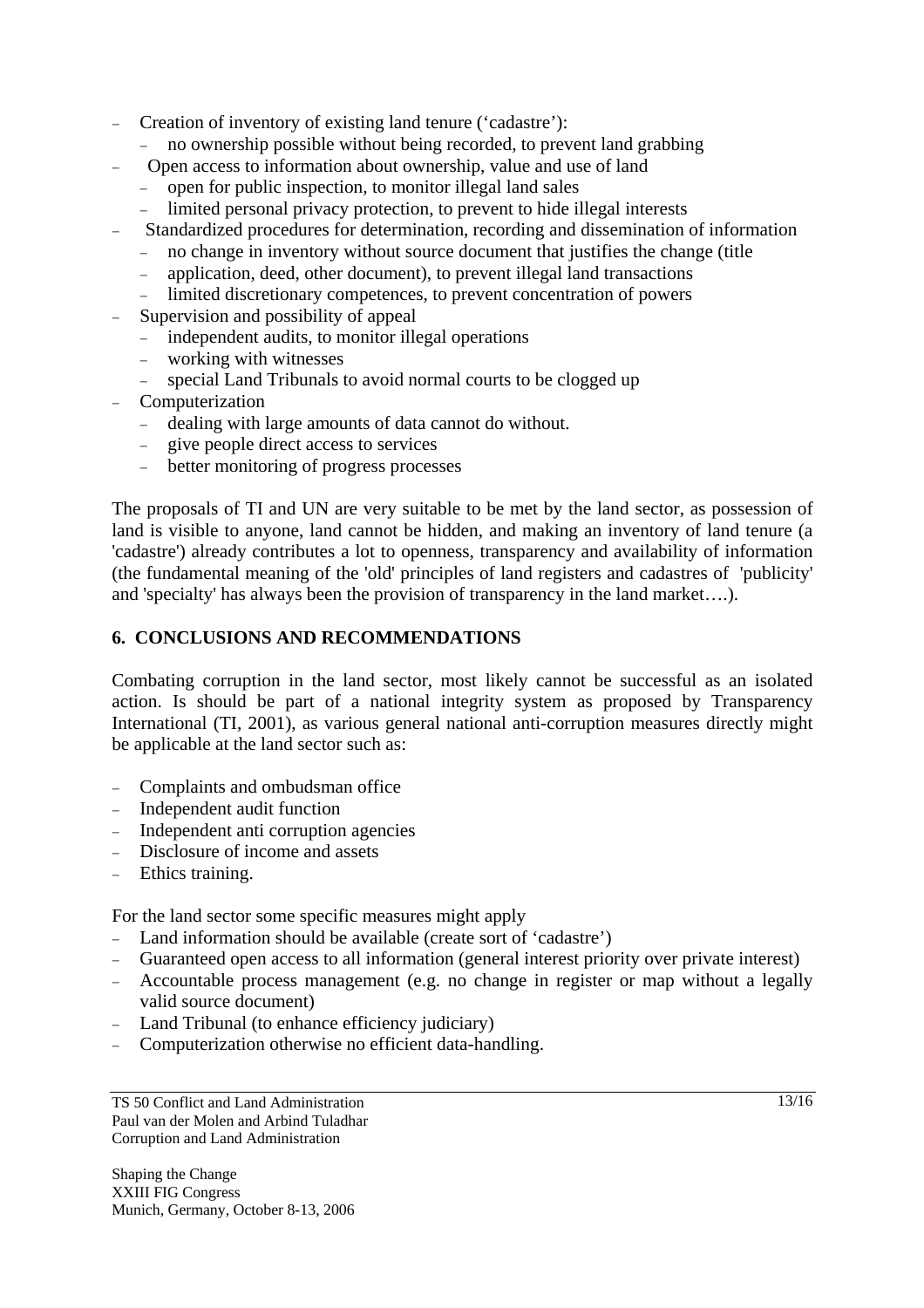#### **REFERENCES**

Adili, 2003, 'Cleaning up the mess at Lands?', Issue 40 July 14 2003

Asian Times, 2006, 'China goes back to the land', Asian Times Online 9 March 2006

Catholic News, 2003, 'Priest and fellow activists arrested in Kenya', 11 November 2003

- China Daily, 2004, 'New rules tackle corruption, malpractice', China Daily 4 February 2004
- China Daily, 2006, 'Corrupt land minister expelled from CPC (Xinhua), China Daily 14 February 2006
- Czech, 2003, Cutting down cadastre corruption, Czech and Slovak Construction Issue 3 Year 2003
- CSR, 2001, NL-Country Study Report National Integrity Systems by Huberts, part of a comparative study Global Forum II of TI, 2001
- Daily Times, 2002, 'Corruption, land grabbing rampant in Gujranwala', Daily Times Pakistan 11 November 2002
- Daily Nation, 2005a, 'Take back grabbed land, orders state' (Mburu Mwangi), 7 February 2005
- Daily Nation, 2005b, 'Land order will lead to anarchy, government warned' (by Sunday Nation team), 7 March 2005
- Daily Nation, 2006, 'Land officials must shape up or get out' (by I.N. Mwanthane), 18 May 2006
- Eicholz, P., 2006, Een AFM voor de vastgoedmarkt ('A Supervising Authority for the Real Estate Market'), Justitiële Verkenningen 2/06 WODC
- Elsevier, 2006, 'A much more pessimistic view, poll bureau de Hond reveals that citizens believe corruption is larger than official investigation shows', Elsevier Magazine website accessed 26 June 2006
- Guardian, 2006a, 'Kikwete: corrupt land officers must go', Guardian 18 January 2006 Guardian, 2006b, 'Land seizures threaten social stability', Guardian 21 January 2006
- Hanlon, J., 2004, How Northern Donors promote corruption, The Corner House October 2004
- Huberts, L.W.J.C., and Nelen, J.M., 2005, Corruptie in het Nederlandse Openbaar Bestuur, omvang, aard en afdoening ('Public corruption in the Netherlands'), Free University of Amsterdam Research Group Integrity of the Public Administration
- ICAC, 2002, Findings of corrupt conduct, Independent Commission Against Corruption 2002
- Irish Post, 2006, 'Official at Land Registry faces corruption charges', Irish Post 8 February 2006
- IS, 2001, 'Without free media one remains sitting in the dark, Internationale Samenwerking July/August 2001
- IS, 2003, '60 minutes Georgia', Internationale Samenwerking February 2003
- IS, 2004, 'Combating corruption together', Internationale Samenwerking July/August 2004 ISHR, 2003, Corruption in Uzbekistan, International Society for Human Rights
- MMEGI, 2004, 'DCEC investigates land corruption', MMEGI Botswana Weekly Magazine Vol 21 No 102 News 5 July 2004
- Makathimo, M., 2004, Prevention of corruption in land matters, The Land and Property Digest No 2 March 2004

TS 50 Conflict and Land Administration Paul van der Molen and Arbind Tuladhar Corruption and Land Administration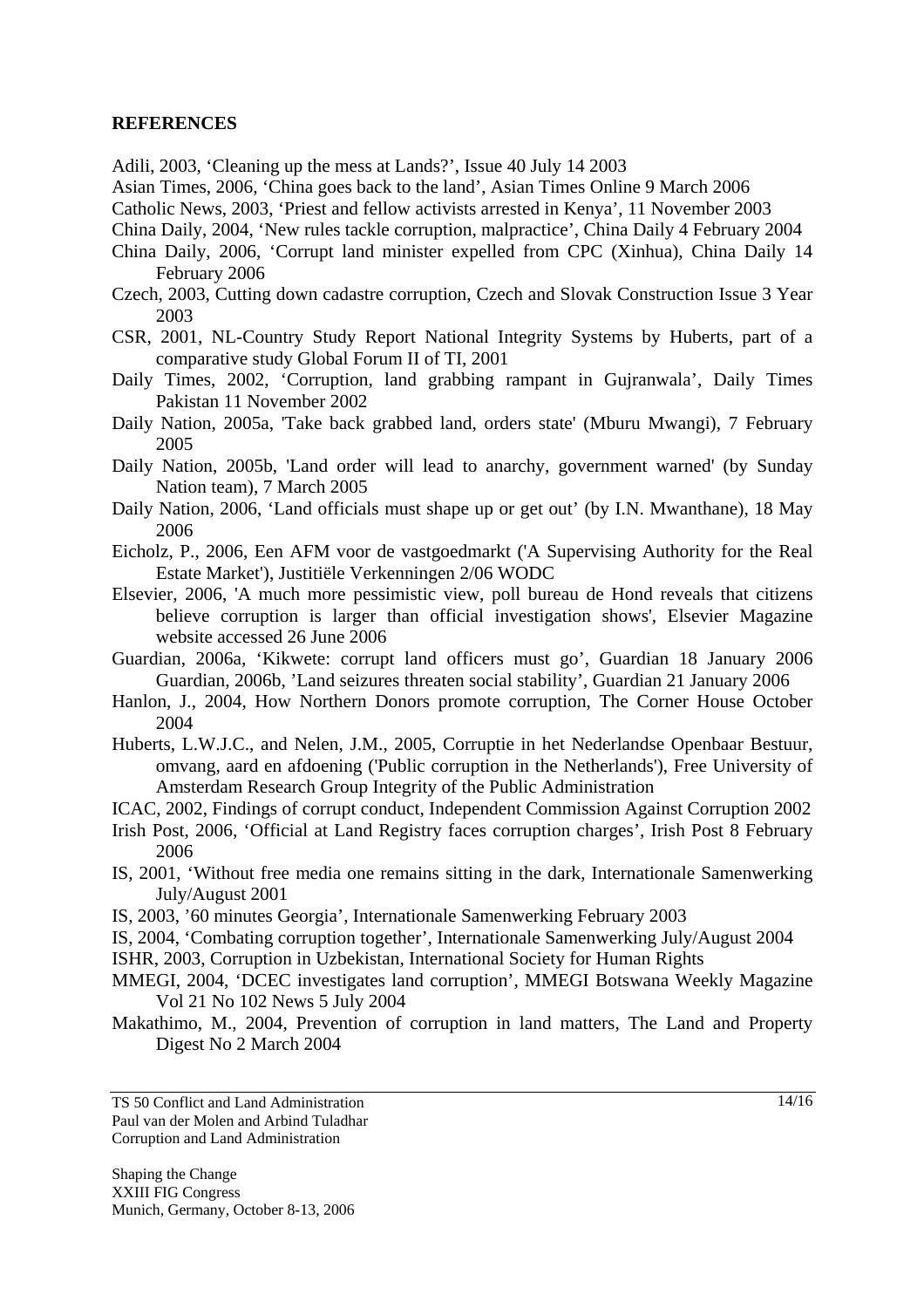Mwamza, A.R., 2004, White collar malpractices in cadastral surveying and their effects on secure land tenure and sustainable development, FIG Article of the Month April 2004

- Mwathane, I.N., 2004, Repossession of grabbed public land and reclaiming land reserved for bypass and link roads, The Land and Property Digest No 2 March 2004
- National Geographic, 2006, Politics consumes a park, February 2006 p 30-31
- New Indian Press, 2001, 'Computerization of land records: corruption will soon be history', New Indian Press 14 June 2001
- NRC, 2002,'Corruption breeds hatred by Russians', NRC News 4 June 2002
- NRC, 2006a, 'Charges against fraud in Kenya', NRC News 16 March 2006
- OECD, 2000, Building Public Trust; ethics measures in OECD countries, PUMA Policy Brief No 7 (September 2000)
- People's Daily, 2005, 'China vows to clean up corruption on land market', China People's Daily 14 March 2005
- Shahnawaz, 2002, Case study 1, 20 March 2002
- Southall, 2005, The Ndungu Report: Land and Graft in Kenya, Review of African Political Economy, 103 March 2005 pp 142-151
- Taipei Times, 2004, Malaysian land minister denies corruption charges, 13 February 2004
- TI, 2001a and 2002a, Bribery Index Kenya, Transparency International Kenya
- TI, 2001b, The National Integrity System: Concept and Practice, Berlin
- TI, 2002b, Nature and Extent of Corruption in the Public Sector, Transparency International Pakistan, March 2002
- TI, 2002c, Corruption in South East Asia, Transparency International December 2002
- TI, 2003, Household Survey Nepal, Transparency International 2003
- TI, 2005a, Household Survey Bangladesh, Transparency International Bangladesh April 2005
- TI, 2005b, India Corruption Study 2005, Transparency International India August 2005
- Tahiliani, R.H., 2005, India Corruption Survey Report, TI/Centre for Media Studies 2005
- TI 2005c, The Kenya Bribery Index 2005, Transparency International Kenya.
- TI 2005d, The 2005 TI Corruption Perception Index, Press Release
- Törhönen, M-P., 2006, Good Governance in Land Tenure and Administration, FIG Commission 7 Meeting Bled May 2006
- Ubbink, J, 2004, Struggles for land and the role of the chiefs, Research report 04/1 University Leiden Van Vollenhove Institute.
- UN, 2005, UN expert on housing rights concludes visit to Cambodia, UN Press Release 19 September 2005
- UNCHR, 2003, Human Rights Watch World Report, 2003
- UNDP, 2004, Map of Corruption in Lithuania, UNDP and others, 2004
- UNDP, 1998, Integrity Improvement Initiatives in Developing Countries, UNDP/OECD 1998
- UN/Habitat and TI, 2004, Tools to support Transparency in Local Governance, Urban Governance Toolkit Series, Nairobi Kenya
- UN/ECE, 1996 Working Party on Land Administration, Land Administration Guidelines, New York, Geneva
- UNU, 2006, Integrity is the missing link in good governance', UNU Update March 2006
- Utstein, 2006, Anti corruption measures in the land sector, helpdesk query done in March 2006 Utstein Anti Corruption Resource Centre (U4).

TS 50 Conflict and Land Administration Paul van der Molen and Arbind Tuladhar Corruption and Land Administration